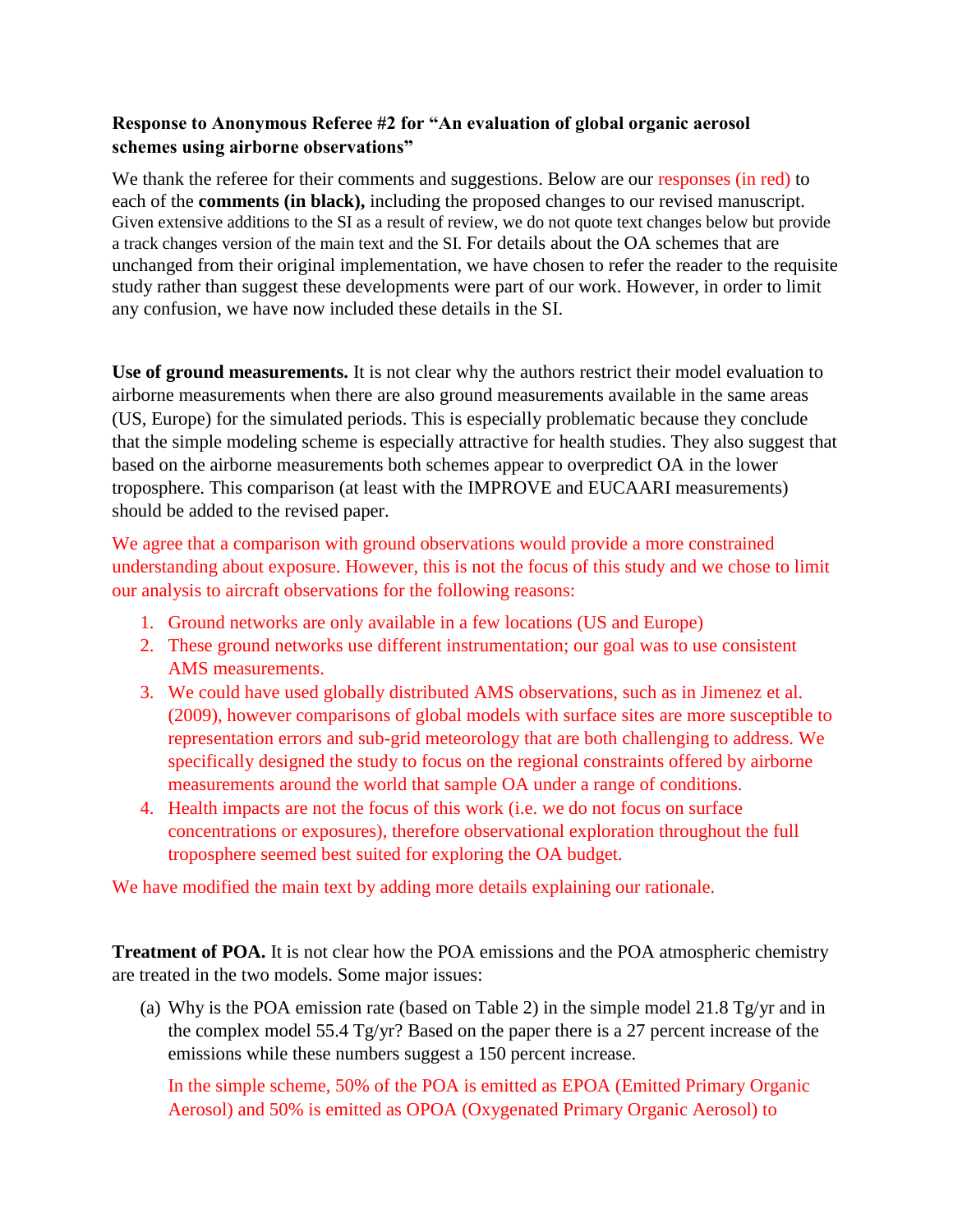approximate the near-field aging of EPOA. Total OC emissions are 31.2 TgC. Thus, given the OC:OM ratios of 1.4 and 2.1 assumed for EPOA and OPOA respectively, total POA emissions in the simple scheme are 21.8 Tg EPOA and 32.8 Tg OPOA for a total annual POA emission of 54.6 Tg. In the complex scheme, all POA is emitted as gasphase EPOG after scaling the same inventory used in the simple scheme by 27% to account for the extra gas-phase material. Total primary emissions in the Complex Scheme are thus solely from EPOG gas phase emissions and amount to 55.4 Tg. We agree that these details can be difficult to follow and have therefore added more information to the main text (and corrected the simple emissions from  $54.3$  Tg yr<sup>-1</sup> to 54.6 Tg yr<sup>-1</sup>). We have also included more information in the SI.

(b) What is the assumed saturation concentration of the POA in the complex model? What is its enthalpy of evaporation?

As described in Pye et al. (2010), EPOG saturation concentrations are 1646 and 20  $\mu$ g m<sup>-3</sup> at 300 K. As EPOG ages to OPOG, the volatility of the reaction products decreases by a factor of 100 (Pye et al., 2010; Grieshop et al., 2009). An enthalpy of vaporization of 50 kJ/mol is assumed in this study. We have added these details in the SI with the appropriate references.

**Anthropogenic SOA.** How is this simulated in the complex model? Why is so much less than in the simple model? The production of SOA from IVOCs in the complex model is not described well. There is little information about how the IVOC emissions (shown in Table 1) have been estimated and the corresponding yields used. The sentence regarding the use of naphthalene as a proxy (lines 169-171) does not clarify this issue.

The anthropogenic SOA in the complex scheme is as described in Pye et al. (2010). To address the reviewer's questions, we have added more detailed information on the complex OA scheme (and the formation of SOA from IVOCs and aromatics) to the SI and have also expanded the discussion in the main text to provide greater clarity and address the discrepancy.

**POA lifetime:** Line 306. This is quite difficult to understand and it appears to be counterintuitive. The information about the POA treatment is limited. For example, the saturation concentrations of the two products used (lines 152-153) are not given. Also the conversion of the EPOG to the OPOG is not explained and the corresponding parameters for the reactions and volatilities are missing. Finally, there is no information about the removal of the corresponding organic vapors (e.g., assumed Henry's law coefficients). The authors should explain physically how a 27 percent increase in emissions (with some of them in the gas phase) leads to a more than 50 percent increase of the burden of particulate POA.

As with the previous points, we refer the reader to the original paper on this scheme (Pye et al., 2010) for a complete description. In light of the reviewer's comments, we have expanded the discussion in the main text and have included the information below in the SI: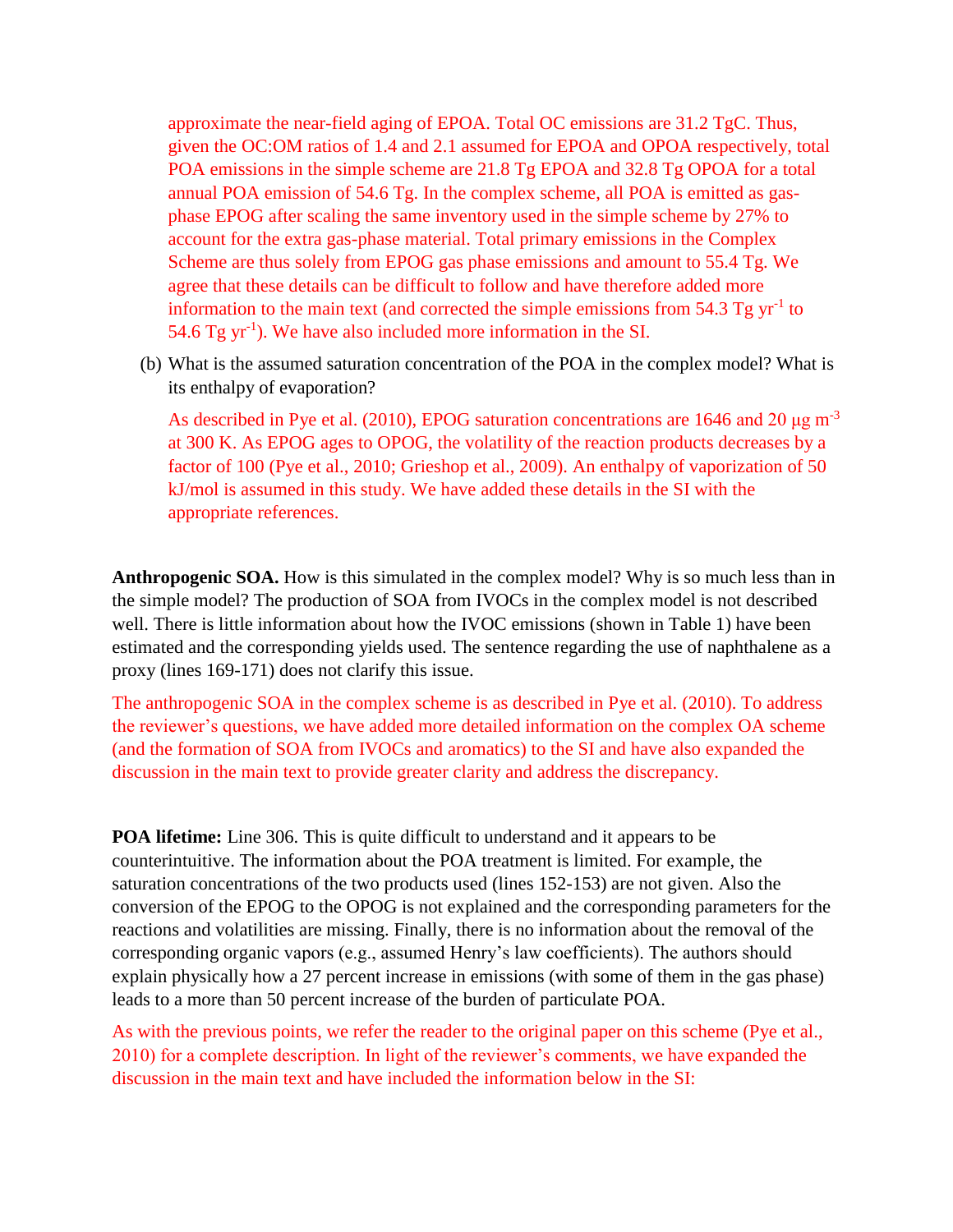EPOG saturation concentrations are 1646 and 20  $\mu$ g m<sup>-3</sup> at 300 K. As EPOG reacts with OH and ages to OPOG, the volatility of the reaction products decreases by a factor of 100. The reaction rate for POG to OPOG (K<sub>OH</sub>) is 2 x  $10^{-11}$  cm<sup>3</sup> molec<sup>-1</sup> s<sup>-1</sup>

The 27% increase in emissions are all in the form of gas-phase POG (with a OM:OC of 1.4) that is hydrophobic and is advected higher in the troposphere before forming OA where it is less likely to be deposited. It is then aged to OPOG (with a OM:OC of 2.1). This sensitivity to temperature (and thus altitude) results in the formation of organic aerosol aloft, in a manner that the simple scheme cannot simulate due to its non-volatile representation, and leads to higher concentrations in the upper-troposphere where the aerosol experiences longer lifetimes.

The fraction of gas-phase OA precursors wet deposited is dictated by the liquid to gas ratio for a grid-box at any given timestep. For a soluble gas 'i', this ratio is calculated based on the following relationship:

$$
\frac{C_{i,L}}{C_{i,G}} = K_i^* * L * R * T
$$

where  $K_i^*$  is the effective Henry's law constant that is calculated using the van't Hoff equation (Jacob et al., 2000), L is the cloud liquid water content, R is the ideal gas constant and T is the local temperature. Each organic gas-phase species has an associated Henry's law solubility constant (in M/atm), volatility constant (in K) and pH correction factor which is defined in the GEOS-Chem species database.

EPOG Henry's Law Solubility Constant =  $9.5$  M atm<sup>-1</sup> OPOG Henry's Law Solubility Constant =  $1 \times 10^5$  M atm<sup>-1</sup>

**Lifetimes of OA components:** A wide range of global average lifetimes (from 3 to 11.5 days) is predicted. This is rather surprising for particulate matter components that should have similar size distributions. A discussion of how removal is parameterized and an explanation of these unexpected differences among different components are needed.

We agree with the comment and were similarly surprised by the wide range in lifetimes. Closer inspection suggests that this is due to a few different factors. We have expanded our discussion in the main text and the SI to cover these points.

- 1. Spatial Distribution in Aerosol Types Species emitted over marine / tropical regions experience a higher risk of being deposited via wet deposition than aerosol over more temperate regions.
- 2. Hydrophilic nature of the aerosol EPOA is treated as hydrophobic, rainout is turned off and the rate constant for conversion of cloud condensate to precipitation is halved, leading to a longer lifetime against wet-deposition. Oxygenated OA (OPOA and SOA) are treated as hydrophilic and thus have shorter lifetimes.
- 3. Vertical Distribution The complex scheme treats OA as semi-volatile. As a result, both POA and SOA species are often in the gas phase in the warmer parts of the troposphere and are less likely to be deposited. These gaseous vapors are advected to the upper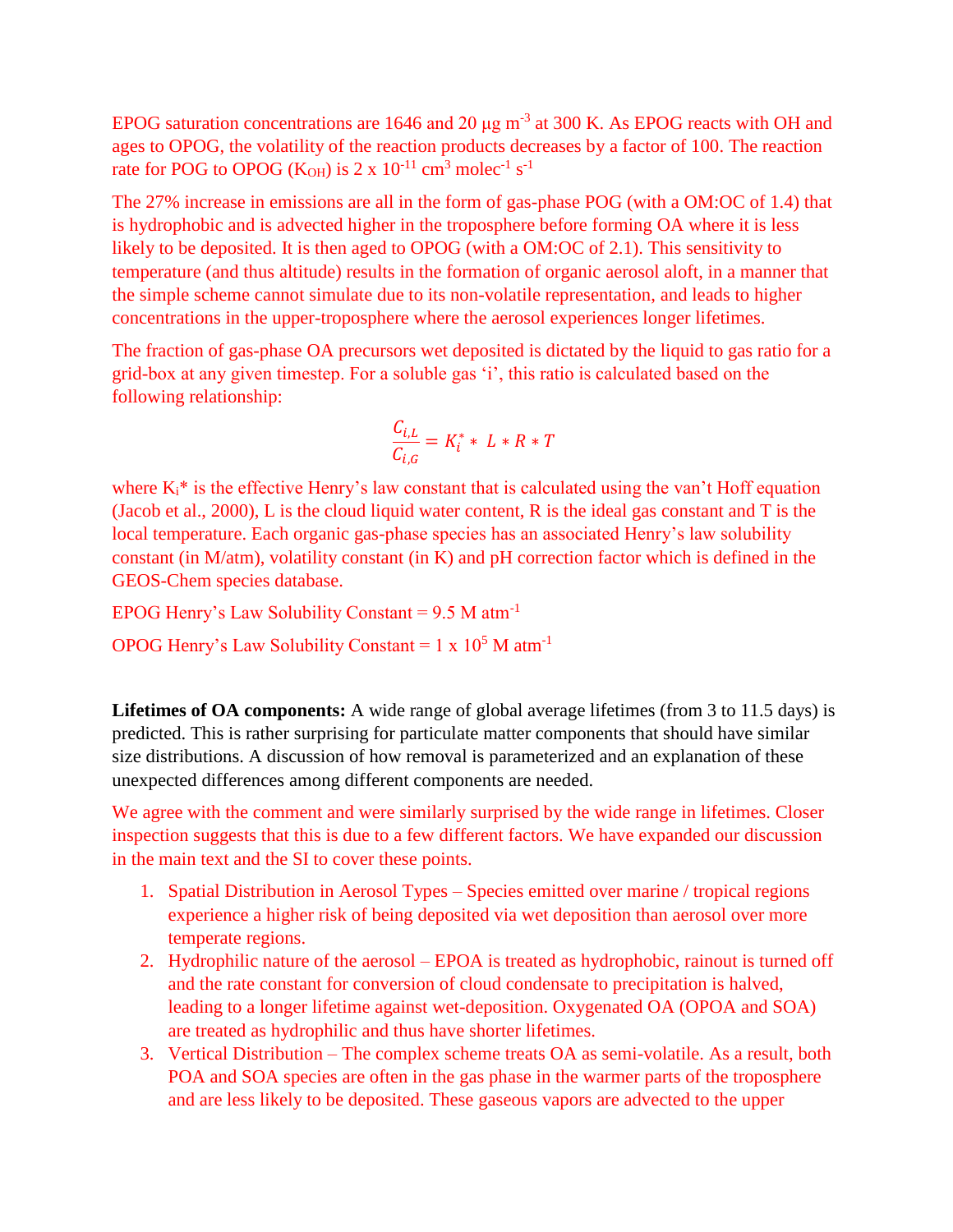troposphere where they then form OA aloft. These aerosol species then have a longer lifetime against deposition since they are less sensitive to meteorology in the lower troposphere.

We refer the readers to Wesely (1989), Zhang et al. (2001), Jacob et al. (2000), Liu et al. (2001) and Amos et al. (2012) for details on dry and wet deposition in GEOS-Chem and have included more details in the SI.

**Uncertainty of measurements.** The authors site a 34-38 percent uncertainty of the measurements that they use. However, this is not taken in the evaluation of the two models. Could the model errors and biases be due to the corresponding measurement errors? Could most of the R2 difference from unity just be due to these errors? These issues should be addressed and taken into account in the corresponding conclusions. For example, if one of the model was perfect but the measurements had a 35 percent uncertainty what would be the R2 between measurements and predictions?

This is an interesting point. 33% of the modeled data-points fall within the observed uncertainty. We have added a statement to the conclusion that addresses this. If the model was perfect but you add noise (normally distributed with a mean scale factor of 1 and a SD of 0.14) to the observations, the  $R^2$  is 0.97. Thus, measurement uncertainty is unlikely to be a major driving factor in the model-obs  $\mathbb{R}^2$ .

**Averaging times.** The evaluation of any model does depend on the timescale investigated. This timescale appears to be 10 min. If this is the case, it should be mentioned in all graphs, tables but also in the text. An analysis at different timescales (say 1 hr and campaign average) could provide some additional insights. This would allow the authors to include all their measurements (avoid excluding the highest values).

We have added more explicit references to the 10 min timescale in the main text and referenced this in the figure captions. In addition, campaign average statistics are available in Table 2. We chose not to average over a more extended period given that the spatial variance in aircraft observations provides useful information that we prefer not to degrade.

**Model performance statistics**. The discussion is based on R2 and normalized mean bias (NMB). I think that the errors (both absolute and normalized) should be included in the analysis. For example, they appear to be quite useful in the discussion related to Figure 12.

The choice of metrics can be somewhat subjective and an initial draft of our study did include multiple metrics. However, we ultimately chose to limit ourselves to NMB and  $R<sup>2</sup>$  in order to maintain consistency and readability. Absolute differences and ratios are included in the SI (Figure S4). We found that the conclusions of our manuscript do not depend on the choice of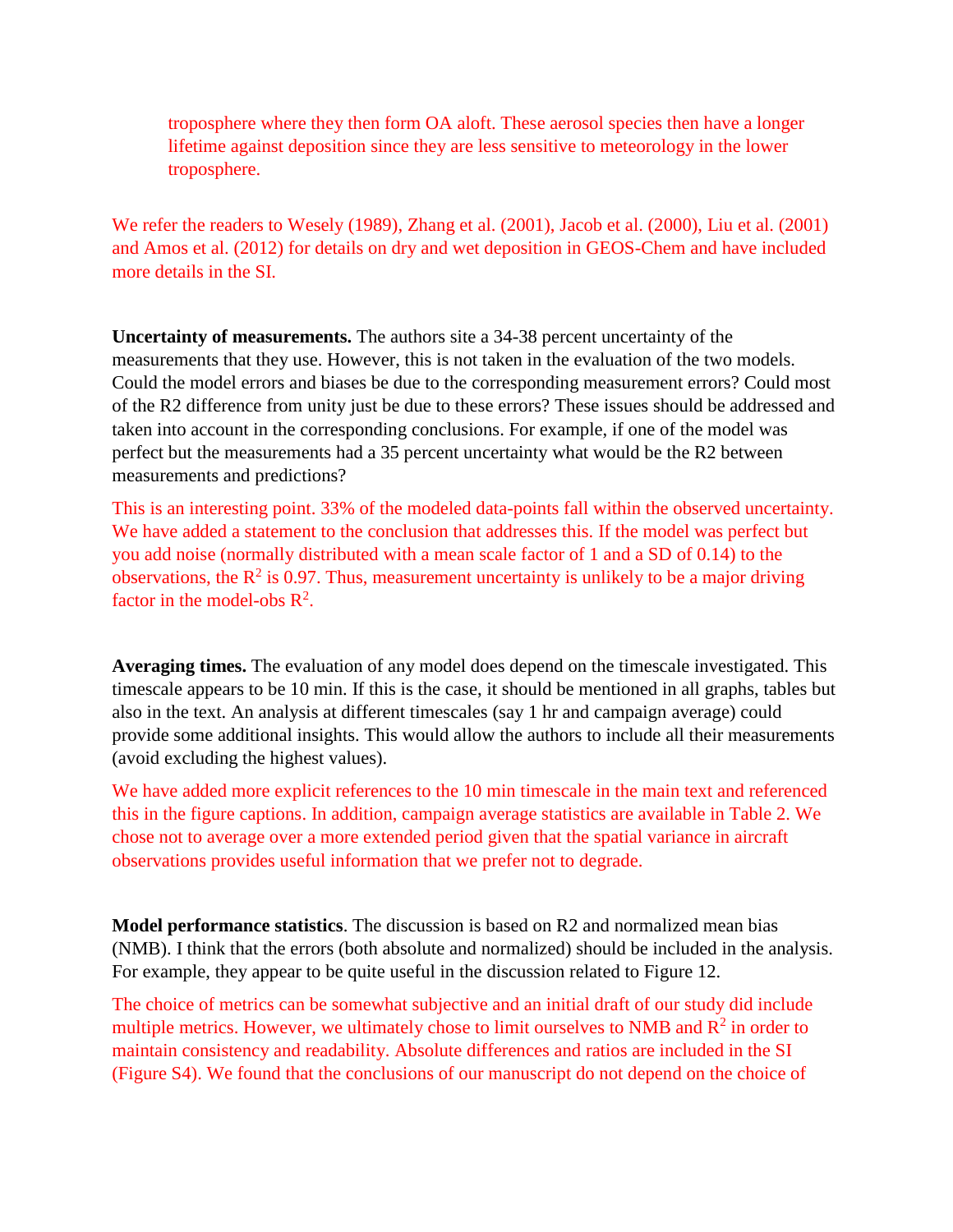metrics and have added a section to the paper explaining our choice of metrics along with their descriptions.

**Role of enthalpy of evaporation.** Given that a lot of the measurements were collected at relatively low temperatures the predicted partitioning of the semi-volatile OA components will depend on the assumed enthalpy of evaporation. It is not clear which values are used in the present work. The sensitivity of the conclusions of the paper to these assumed values should be discussed.

We assume an enthalpy of vaporization of 50 kJ mol<sup>-1</sup> and have included that information in the main text and SI.

**Underestimation of OA.** Is it still appropriate to say (abstract and introduction) that models significantly underestimate observed OA concentrations in the troposphere?

The most recent studies including both models here tend to overestimate OA levels. Some additional discussion of the recent OA modeling work is needed here.

Certain recent studies with the GEOS-Chem model (such as Marais et al. 2016) have been shown to match the magnitude of SEUS observations, but since the scheme was developed and optimized for this region, this cannot be viewed as an independent test. The simple scheme as implemented here has not been previously evaluated in the literature (the older OA scheme in GEOS-Chem used different parametrizations) but previous evaluations of OA with GEOS-Chem have demonstrated a tendency to underestimate OA at the global scale (Heald et al., 2011; Spracklen et al., 2011; Hodzic et al., 2016). Our statement is intended to convey a general historical context (particularly in the GEOS-Chem model) as opposed to serving as a blanket statement for all regions.

**Sources of bias.** The complex model tends to overestimate OA levels. It is not entirely clear which attributes of this model (at least compared to the simple one) are contributing to this tendency for overestimation. Is it the isoprene SOA that is included in different ways in the two models? Something else? Some additional discussion is needed.

The discrepancy between the simple and complex scheme is the result of a number of factors and can be attributed to different reasons depending on the location. As Figure 11 shows, the complex model overestimates in many regions, but underestimates in others, and the reasons for these biases depend on the regional factors which are discussed in the main text. In general, Figure 4 shows that the burden in the complex scheme is higher generally because of more isoprene SOA and primary OA.

**Sesquiterpenes.** It is not clear how the models treats SOA from sesquiterpenes. In Figure 1 this pathway is missing. In line 168 they are mentioned as a source of SOA. The yields used are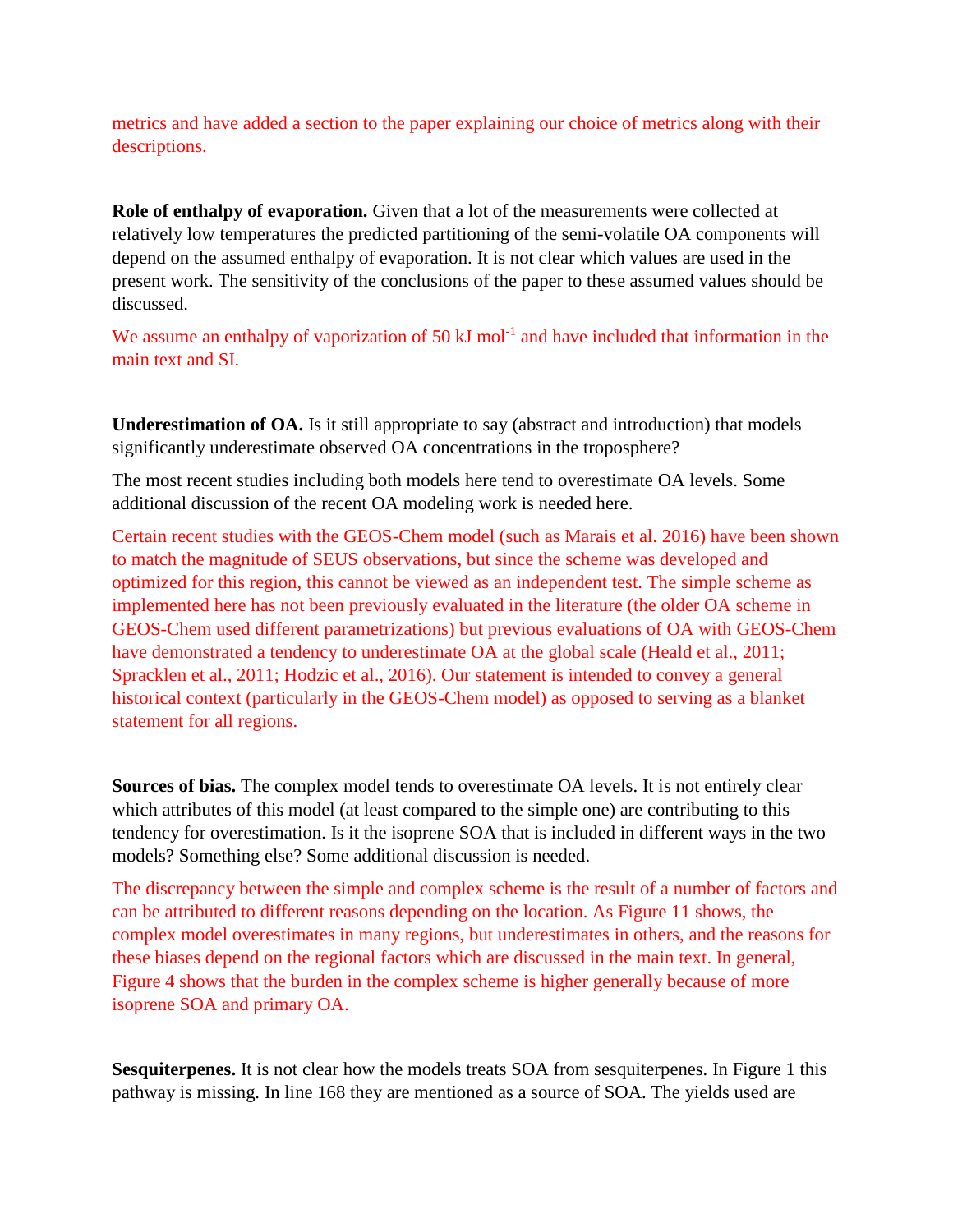surprisingly low at least for the simple model: they are equal to those of the monoterpenes, despite the much larger size of these molecules. The yields used in the complex model are not clear. The same applies to their importance as SOA precursors in these simulations.

Thank you for pointing out this omission. In the simple scheme sesquiterpenes are assumed to have a 10% SOA yield. In the complex scheme, they are treated using the VBS framework (described in Pye et al. 2010) and have an average yield of 42% at 298K with a  $C_{OA}$  of 10 ug m<sup>-3</sup>. In both cases, the resulting SOA is lumped with SOA from other terpenes (TSOA). We have clarified the description in the main text and added the relevant details to the SI.

**Organonitrates.** The treatment of organonitrates requires some additional explanation given that they are implicitly included in the SOA formed in the parameterizations of Pye et al. (2010). Do they represent additional SOA mass or do they describe a subset of the SOA predicted by the parameterizations used? Could this be contributing to the overestimations? Finally, there has been considerable work quantifying the organonitrate PM levels in Europe (Kiendler-Scharr et al., GRL, 2016) during the simulated EURAARI period that is not used here.

The complex scheme uses an explicit mechanism to model the formation of organo-nitrates based on work by Fisher et al. (2016). The Pye et al. (2010) paper does not explicitly model SOA from this pathway, instead using lumped SOA yields within the VBS framework to model the SOA resulting from oxidation with NO<sub>3</sub>. The simple scheme parametrization does not explicitly account for organo-nitrate formation. We have outlined the mechanisms used in this study in the Supplementary Information and also point the readers to the appropriate references for further detail.

Regarding new developments in model organo-nitrate treatment, the focus of this work is not specifically on organo-nitrates so we have not incorporated more recent developments in the field. We have added a reference to Kiendler-Scharr et al. (2016) in the discussion, suggesting that a more constrained treatment of organo-nitrates could improve model performance over Europe.

**Model performance in Europe.** The parameterizations used in both models have been based, to a large extent, on US field measurements. The relatively poor performance of both models in Europe during EUCAARI requires additional attention. The comparison with the ground sites would be quite helpful here. What is the source of the high predicted concentrations which are inconsistent with the measurements?

Both schemes largely under-predict OA concentrations over Europe, potentially due to an underestimate in terpene SOA. Unfortunately, to our knowledge there are no publicly accessible airborne AMS observations over Europe to further investigate this bias. We have expanded our discussion on this topic.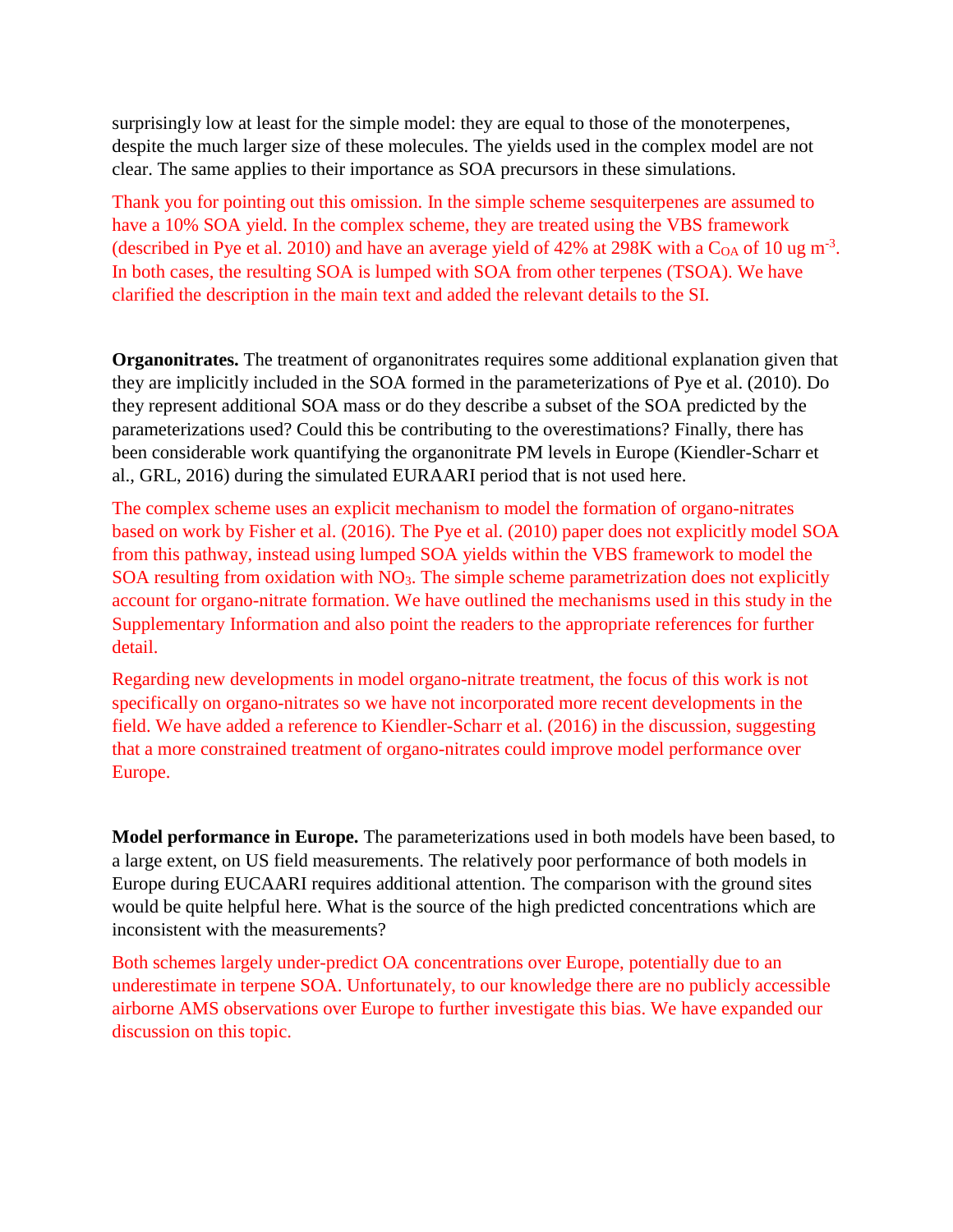**Model behavior during the winter.** This is significant weakness of the paper given that similar modeling exercises suggest that the models have significant problems in the winter. The authors can use ground measurements to close this gap. They could also change the title of their paper to specify that this evaluation is only for the summer and spring.

Given the paucity of airborne AMS observations in the winter (with to our knowledge only one publicly accessible campaign during this season – WINTER 2015) and the computational constraints of running more simulations, as stated in our manuscript we do not feel that we can adequately characterize the full seasonal cycle. Introducing comparisons with ground observations over limited regions would skew our conclusions about wintertime OA, and would be inconsistent with the design of the study (see our response above). We have expanded on this aspect in the conclusions and have included a statement in the abstract in the interest of transparency and clarity.

**Evaluation for CO and other gases.** Given the importance of CO for the parameterization used in the simple model, an evaluation of the ability of the performance to reproduce measured CO levels is needed. A similar evaluation for isoprene (in the appropriate regions) would be helpful.

An evaluation of the model ability to reproduce gas-phase species was not the focus of this study and was deemed to be out of the scope of this analysis, particularly given that these observations were not available for all campaigns. We have provided global emissions numbers for CO, NOx, and isoprene, so that these can generally be compared to other studies.

**Characterization of the two models.** I found the characterization of the two models as simplex and complex rather misleading. Their differences are mainly in the processes that they simulate, the emissions that they use, and the parameters that they use. They are by no means a simplified version of the other. While I understand the need for names, I also think that the paper should include a table with the main differences in the two simulations. These differences should be the emissions (Table 1 is confusing right now), the processes simulated in one and not the other, the differences in the simulation of the same process (e.g., assumed effective yields for a given OA level), and the different parameters used. If the authors can attribute the differences in predictions of the two models to simplicity or complexity, this should be done carefully and should be properly supported.

Thank you for the suggestion. In order to provide clarity and limit any confusion we have added a table with the relevant details to the SI and also included a section in the main text explaining the difference in emissions.

## **Some additional points**

Lines 42-43. This sentence is confusing.

We have modified the statement to limit confusion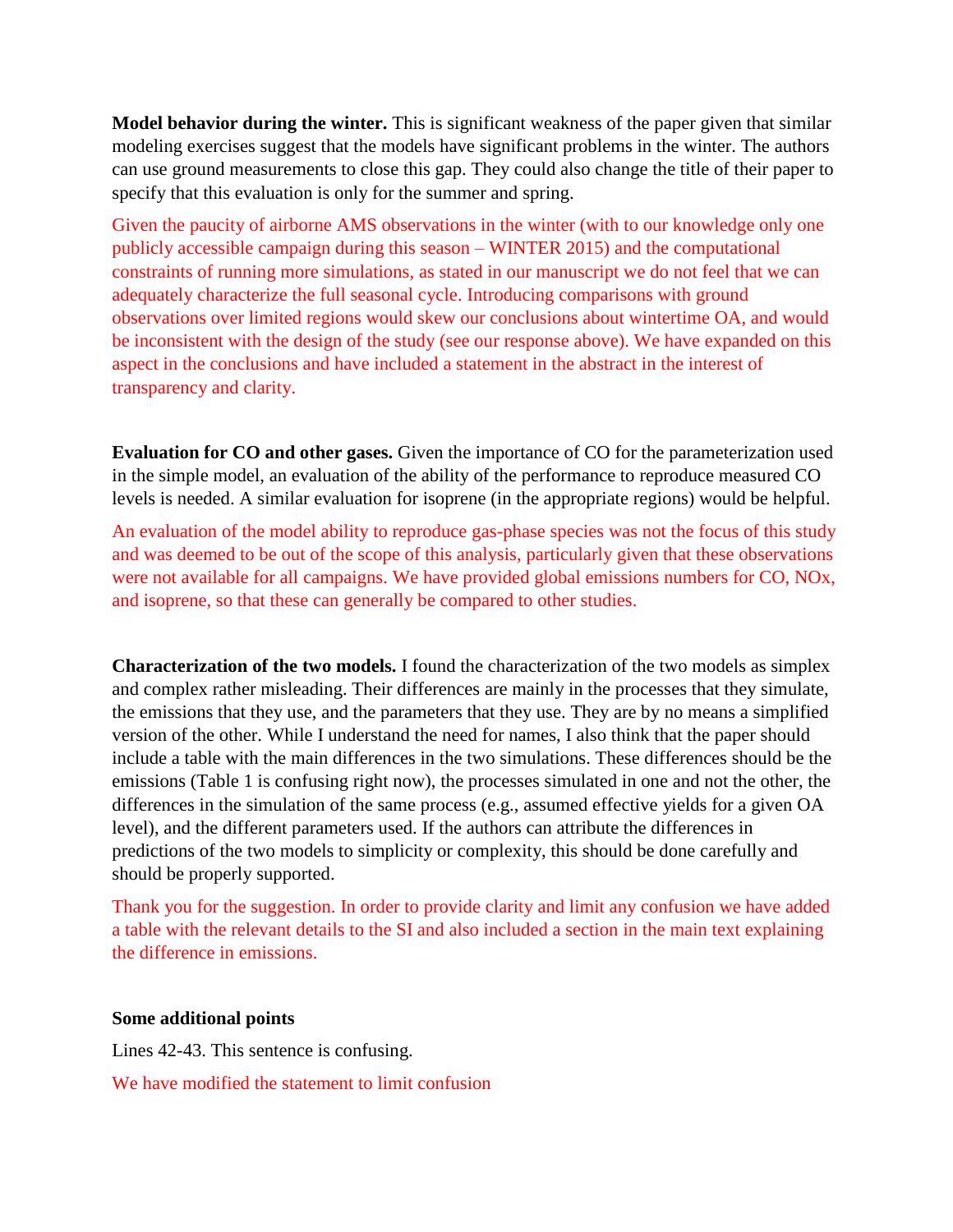Lines 73-74. The formation of SOA in some of these models was by no means instantaneous. The VOC precursors were required to react first.

While some types of SOA were formed via the reaction of VOC precursors, the studies we are referring to use a fixed yield approach to the formation of many types of SOA. We have modified the wording in order to ensure clarity.

Lines 131-132. The names of the species in the code are not needed here.

We include them because the use of EPOA and OPOA are not standard in the GEOS-Chem community when describing non-volatile OA, and we want to ensure that future users are clear about our definitions. Thus, in the interest of clarity, we prefer to retain this.

Lines 141-143. The use of the term yield is rather confusing. Does this mean for example for fires that the assumed SOAP emission is 1.3 percent of the emitted CO? Something else? In Figure 1 it appears that CO is producing SOA making this even more confusing.

We have modified the terminology to 'co-emission' in order to limit any confusion.

Lines 142-143. Please explain the biogenic sources discussed here. I am assuming that this means isoprene and the monoterpenes. Referring to Figure 1 could help.

We have expanded on the statement to provide more detail.

Lines 147-150. Please explain what do these tracers represent and how their use allows the independent adjustment of model parameters.

The default model only includes one SOAP and one SOAS tracer, making it impossible to differentiate the different sources. Our modified scheme separately tracers the SOAP and SOAS from fire, anthropogenic and biogenic sources in order to establish the relative contribution from each pathway.

Table 2. I find this table confusing. For example, the four POA emission rates do not add up to the total. It also mixes actual emission inputs with estimates from steady state calculations. May be the information could be clearer if it was replaced by two tables.

We have added a paragraph to the text to clarify some of the confusion about atmospherically formed vs directly emitted OA

Line 202: The 54.3 Tg/yr of POA emissions in the simple model cannot be found Table 2.